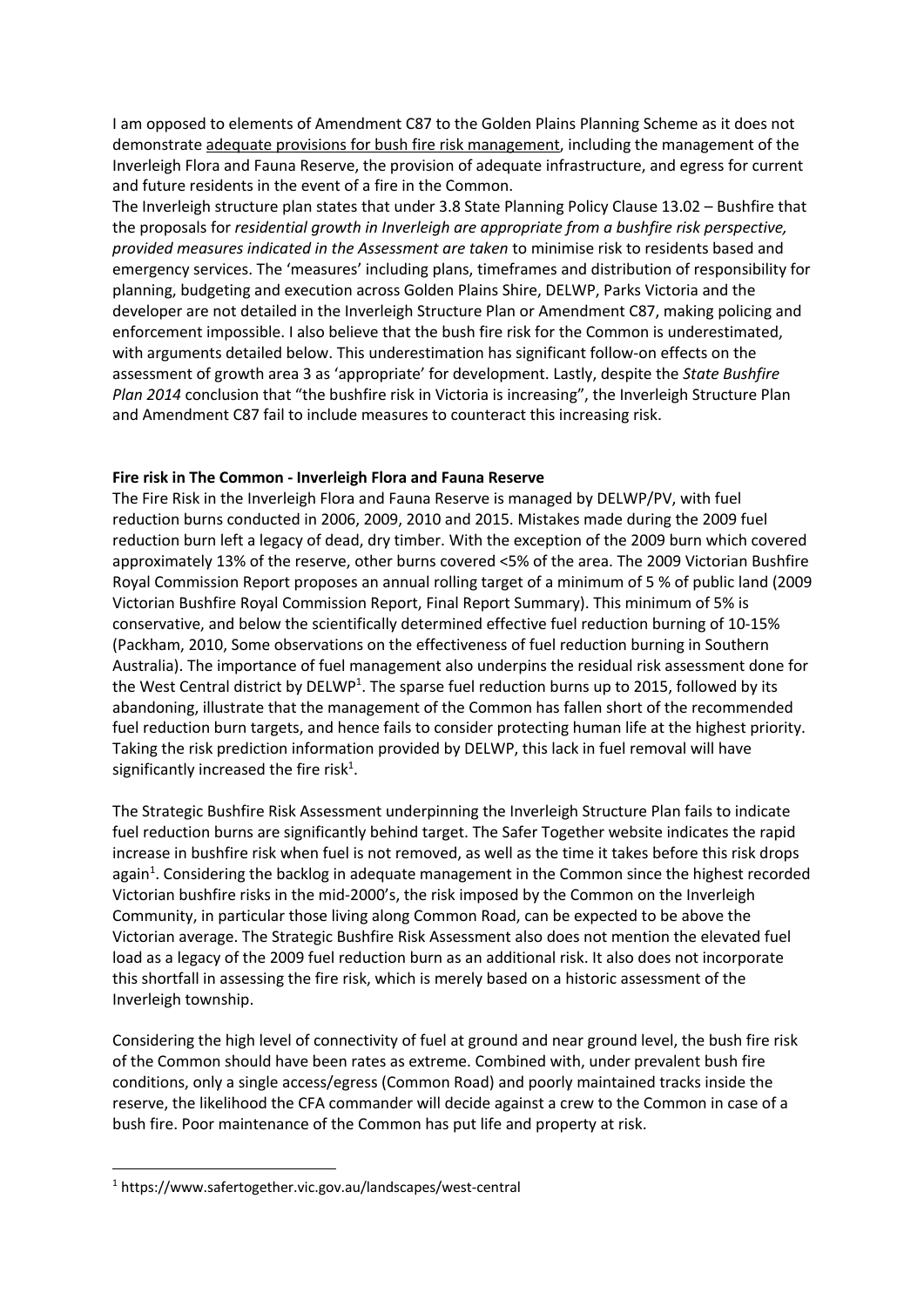### **Acacia Paradoxa**

The Common contains Acacia Paradoxa, a native plant that has been on the noxious weed register. This yellow flowering shrub contains oils with a flash point at 35°C, 14° below that of eucalyptus. Its presence elevates the bush fire risk, particularly under extreme weather conditions  $2^2$ , The Bush Fire Risk Assessment reports that since 2015, fuel reduction burns in the Common were replaced by selective removal of Acacia Paradoxa. No details are provided on the amount of Acacia paradoxa removed (as tonnage and % of estimated total). Its capacity to regrow or future removal targets and corresponding responsibility are also not included in the Bush Fire Risk Assessment nor the structure plan/amendment C87.

The efficacy of selective removal of bushfire prone Acacia Paradoxa as sole bush fire risk mitigation strategy is not reported. Searches in the public domain and scientific literature (scopus search conducted on 17/9/2019, Acacia Paradoxa management provides 7 hits, none in relation with bushfire management) also failed to reveal any evidence that removal of Acacia Paradoxa is a bush fire mitigation risk. Documents agree Acacia Paradoxa should be avoided in a bush fire resilient gardens (see for example  $4,5$ ) and that removal is the best Acacia Paradoxa management strategy<sup>6</sup>. Concerns remain that the selective removal of Acacia Paradoxa alone does not remove the large amount surface and near-surface fuel originating from the dead trees and other shrubs throughout the Common. The high level of connectivity of the dry, near surface fuel makes this an extreme fire hazard (Overall fuel assessment guide, Department of Sustainable Development and Environment, 2010). The removal of Acacia Paradoxa as bush fire mitigation risk as proposed in the Bush Fire Risk Assessment underpinning the Inverleigh Structure Plan is therefore not valid, undermining the technical validity of the document.

### **Track Maintenance**

The Strategic Bushfire Risk Assessment indicated that the tracks in the Common are well maintained to provide access. The condition of the tracks in the Common is poor due to sparse maintenance. Parts of the Eastern and Old Teesdale tracks are eroded with >40 cm deep holes, making accessible with 4WD vehicles impossible, let alone fire trucks. These tracks will complicate effective bush fire management in the likely event of a fire in the Common.

#### **Climate change**

Despite the *State Bushfire Plan 2014* conclusion that "the bushfire risk in Victoria is increasing", the Inverleigh Structure Plan and Amendment C87 fail to include measures to counteract this increasing risk. With climate change, the number of extreme weather events is expected to increase, as already evidenced by the increase in days with temperature over 35 °C per year, with a 10-year average in 2007, and 11 and 14 days recorded in 2018 and 2019 (until September) respectively. Lightening is the major cause of bush fire, and considering historic data shows a bush fire in the Common was caused by lightening, highly relevant to the bushfire risk. With global warming, the frequency of thunder storms is decreasing but 25% more of the strongest storms can be expected, accompanied with a 5% increase in lightning<sup>7</sup>. This risk is not mentioned in the Bushfire Risk assessment.

<sup>&</sup>lt;sup>2</sup> The Effects of Alien Shrub Invasions on Vegetation Structure and Fire Behaviour in South African Fynbos Shrublands: A Simulation Study B. W. van Wilgen and D. M. Richardson *Journal of Applied Ecology* Vol. 22, No. 3 (Dec., 1985), pp. 955-966

<sup>&</sup>lt;sup>3</sup> Evaluating the invasiveness of Acacia paradoxa in South Africa, South African Journal of Botany 75, 3, 2009, Pages 485-496 R.D.Zenni J.R.U.Wilson J.J.Le Roux D.M.Richardson https://doi.org/10.1016/j.sajb.2009.04.001 <sup>4</sup> *https://www.surfcoast.vic.gov.au › 03-community › emergencies-and-safety*

<sup>5</sup> *https://www.naturalresources.sa.gov.au › files › sharedassets › botanic\_gardens*

<sup>6</sup> Moore, J. L., Runge, M. C., Webber, B. L. and Wilson, J. R. (2011), Contain or eradicate? Optimizing the management goal for Australian acacia invasions in the face of uncertainty. Diversity and Distributions, 17: 1047-1059. doi:10.1111/j.1472-4642.2011.00809.x

<sup>7</sup> https://www.giss.nasa.gov/research/briefs/delgenio\_07/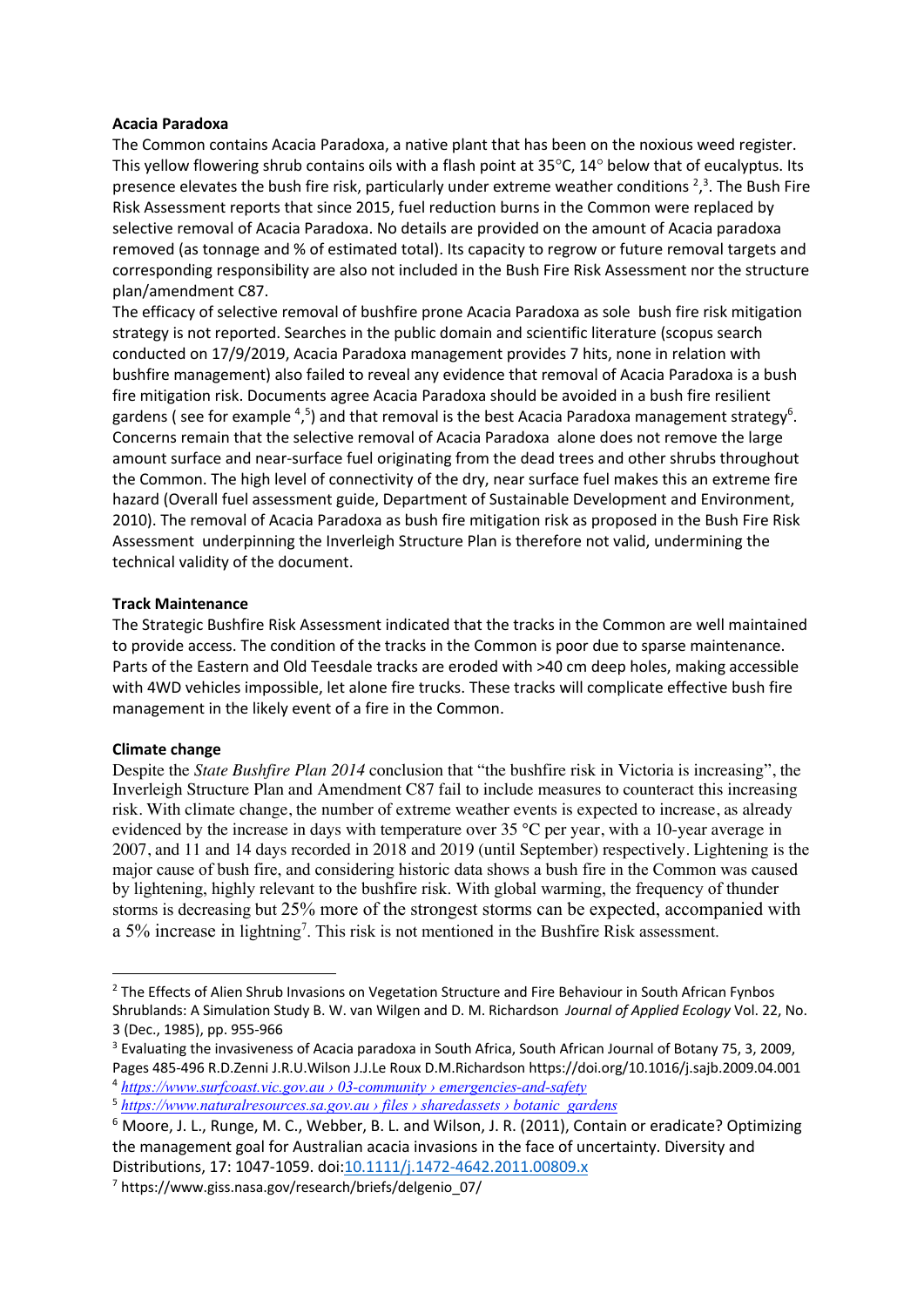### **Population Density**

Amendment 87 proposes the decrease of the minimum block size to 1 acre, effectively increasing population density. This contradicts information discussed for Amendment 74, where limiting the size to 1 to 2 hectares is used to reduce the extent of population growth that might be exposed to bushfire risk . <sup>8</sup> Considering the bush fire risk imposed by the Common, development of Potential growth area 3 should be reconsidered, in line with Golden Plains rulings for other development areas.

#### **Egress**

Common Road and Inverleigh Teesdale Road are marked as egress in the event of a bushfire in the Common. Inverleigh-Teesdale road is unlikely to provide a safe egress towards Teesdale, as this will lead through the Common and hence through the fire. In a scenario of easterly winds, the northwesten part of Common Road will be filled with smoke and spot fires due to ember attacks. Under bush fire conditions with northerly and north-easterly winds, the section of Inverleigh-Teesdale Road connecting Common Road with The Hamilton Highway across the Twin Bridges will be exposed to smoke and ember attack, and will not function as egress. With the likely scenario of north westerly winds, the functionality of whole of Common Road is in doubt as ember, ash and smoke are likely to travel down Common Road towards the Hamilton Highway. These scenarios are depicted in Figure 1. This means that under the most likely bush fire scenarios, Common Road will be the sole egress for all residents. This is a serious risk and lives are likely to be lost, particularly if a bottleneck forms anywhere on Common due to fallen branches/trees, smoke or accidents due to panicking residents evacuating. The risk of incidents during evacuation increases rapidly with the number of cars evacuating, arguing against the proposed high-density residential development in growth area 3. The risk to life and property as a result of Common Road as sole egress, nor bottlenecks caused by ember attacks, fallen trees or panicking residents are not articulated in the Strategic Bush Fire Assessment.



*Figure 1 Map of the Common and Common Road with arrows indicating showing the direction ember, ash and smoke will be sent from the Common in case of a bushfire. Under Northerly and Easterly winds, the north-western part of Common*